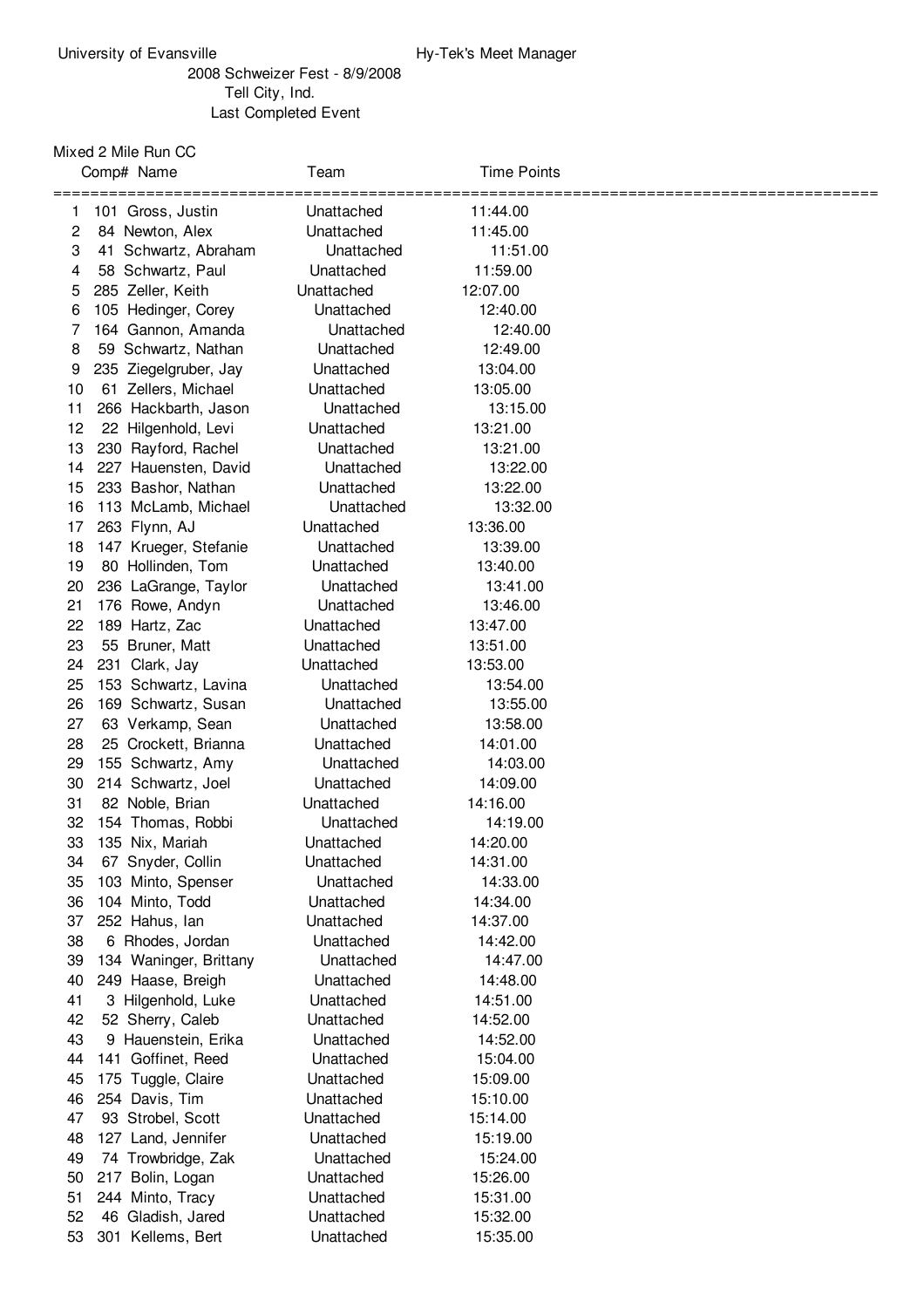226 Malone, Brennan Unattached 15:44.00 128 Noble, Laura Unattached 15:45.00 51 Sherry, Cameron Unattached 15:54.00 75 Cassidy, Rick Unattached 15:59.00 245 Hollinden, Andy Unattached 16:01.00 268 Cole, Alex Unattached 16:09.00 146 Krueger, Theresa Unattached 16:19.00 267 Scheer, Alex Unattached 16:22.00 151 Schwartz, Rosa Unattached 16:25.00 102 Minto, Jeff Unattached 16:34.00 24 Butler, Ryan Unattached 16:42.00 182 Steen, John Unattached 16:46.00 253 Hahus, Hilarie Unattached 16:48.00 250 Gogel, Kami Unattached 16:49.00 269 Kleeman, Dex Unattached 16:57.00 260 McCallister, Les Unattached 17:00.00 183 Ernst, Katie Unattached 17:03.00 159 Lain, Autumn Unattached 17:03.00 168 Litherland, Liz Unattached 17:09.00 238 Goffinet, Hanna Unattached 17:13.00 19 Butler, Grant Unattached 17:15.00 32 Reardon, Emily Unattached 17:17.00 264 Peter, Justin Unattached 17:20.00 124 Schwoeppe, Carol Unattached 17:21.00 265 Gladish, Kari Unattached 17:25.00 162 Schwartz, Katie Unattached 17:29.00 119 Cole, Natalie Unattached 17:45.00 237 Elder, Katie Unattached 17:45.00 173 Bradshaw, Tiffani Unattached 17:49.00 30 McLamb, Audrey Unattached 18:00.00 163 LaGrange, Jennifer Unattached 18:06.00 210 Myler, Ethan Unattached 18:17.00 280 Fischer, Kelly Unattached 18:18.00 273 Kellems, Felicia Unattached 18:38.00 281 Paulin, Kate Unattached 18:39.00 179 Kehl, Phillip Unattached 18:42.00 145 Strobel, Sidney Unattached 18:49.00 150 Krueger, Marianne Unattached 18:50.00 199 Lowery, Eileen Unattached 19:04.00 400 Kehl, Eric Unattached 19:05.00 68 Cochenour, Amanda Unattached 19:07.00 194 Burton, Carter Unattached 19:29.00 126 Burton, Joni Unattached 19:29.00 193 Burton, Bryan Unattached 19:30.00 255 Davis, Darlene Unattached 19:39.00 296 Goffinet, Sydney Unattached 19:49.00 100 294 Goffinet, Jane Unattached 19:49.00 101 158 Miller, Heather **Unattached** 19:51.00 222 Ettensohn, Sophia Unattached 19:52.00 103 114 Wittmer, Phil Unattached 19:53.00 262 hillenbrand, Fred Unattached 19:54.00 270 Smithson, Kyli Unattached 19:59.00 272 Waninger, Klyne Unattached 20:00.00 271 Kyla, Zellers Unattached 20:00.00 45 Lacy, Chandler Unattached 20:20.00 29 Harpenau, Donna Unattached 20:22.00 23 Sweeney, Cheryl Unattached 20:32.00 138 Kohnert, Emma Unattached 20:36.00 174 Stiles, Cassidy Unattached 20:41.00 113 90 Ward, Josh Unattached 20:57.00 114 89 Ward, David **Unattached** 20:58.00